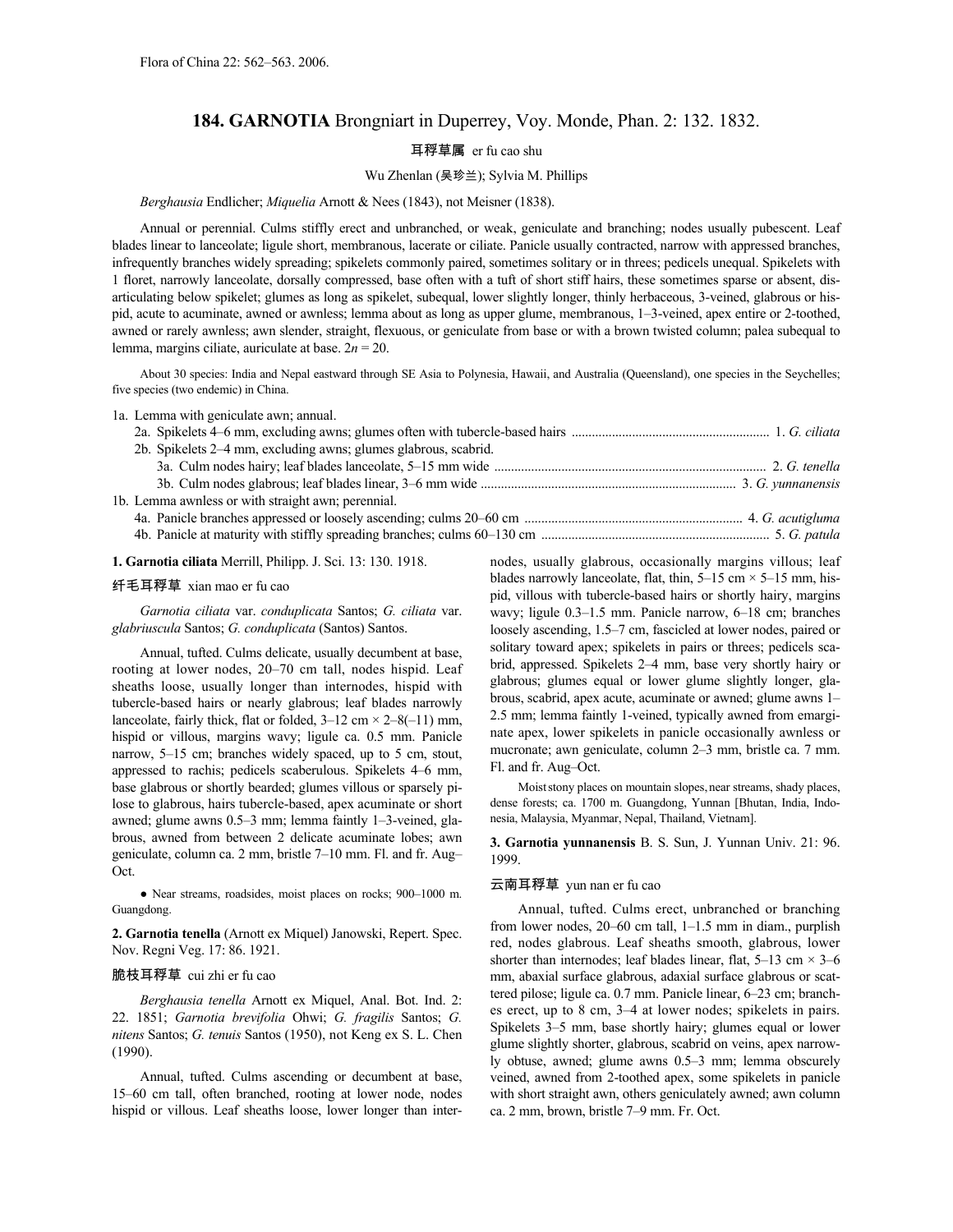● Roadsides, among rocks, wet places; ca. 1400 m. Yunnan (Menglian).

**4. Garnotia acutigluma** (Steudel) Ohwi, Bot. Mag. (Tokyo) 55: 393. 1941.

## 三芒耳稃草 san mang er fu cao

*Urachne acutigluma* Steudel, Syn. Pl. Glumac. 1: 121. 1854; *Garnotia caespitosa* Santos; *G. himalayensis* Santos; *G. khasiana* Santos; *G. tenuis* Keng ex S. L. Chen (1990), not Santos (1950); *G. kengii* S. L. Chen; *G. mindanaensis* Santos; *G. triseta* Hitchcock; *G. triseta* var. *decumbens* Keng.

Perennial, tufted. Culms erect or ascending from decumbent base, 20–60 cm tall, usually unbranched, rooting at nodes, nodes pubescent. Leaf sheaths often hirsute along collar and margins, otherwise glabrous; leaf blades variable, linear to narrowly lanceolate, flat or folded,  $5-20(-35)$  cm  $\times$  2-7 mm, adaxial surface hispid or scabrid, hairs tubercle-based or not, abaxial surface usually glabrous; ligule 0.2–0.5 mm. Panicle narrow, 8– 25(–40) cm; branches appressed or loosely erect or ascending; spikelets in threes at lower nodes, paired or solitary toward apex. Spikelets 3–5 mm, base usually conspicuously pilose; glumes subequal with lower slightly longer, scabrid on veins, apex acute to awned; glume awns 0.5–7 mm with lower glume longer awned; lemma 1–3-veined, awned; awn 8–15 mm, straight or slightly flexuous, capillary, uniform throughout. Fl. and fr. Aug–Dec.

Moist mountain slopes, moist shady places along streams, mixed forests; 300–1700 m. Guangdong, Guangxi, Guizhou, Taiwan, Yunnan [Bangladesh, Bhutan, NE India, Indonesia, Malaysia, Myanmar, Philippines, N Vietnam; naturalized in Hawaii].

*Garnotia kengii* was published as a *nomen novum* for *G. tenuis* Keng ex S. L. Chen (1990), not Santos (1950).

### **5. Garnotia patula** (Munro) Bentham, Fl. Hongk. 416. 1861.

#### 耳稃草 er fu cao

Perennial, tussocky. Culms stiffly erect, (30–)60–130 cm tall, unbranched, nodes pubescent. Leaf sheaths keeled, longer than internodes, glabrous or thinly pilose; leaf blades linear, flat or folded, 15–60 cm  $\times$  4–12 mm, tapering to base and apex, glabrous to sparsely pilose, sometimes with tubercle-based hairs; ligule 2–5 mm. Panicle open, 15–40(–65) cm; branches stiffly divaricate, up to 12 cm, often rebranched, in threes near base, paired to solitary toward apex, varying from closely set and densely spiculate to widely spaced and sparsely spiculate.

Spikelets 3.7–6.3 mm, base shortly pubescent; glumes scaberulous on veins, apex acute, acuminate or awned, or only lower glume with a mucro; glume awns up to 7 mm, longer ones very fine; lemma 3-veined, apex acuminate, awned or awnless; awn to 15 mm, straight or undulate, very slender. Fl. and fr. Aug– Oct.

Valleys, forest margins, moist grassy slopes, moist field boundaries; 500–1000 m. Fujian, Guangdong, Guangxi, Hainan, Yunnan [E Myanmar, N Vietnam].

This species is quite different in habit from the others found in China. It is a much more robust plant, tussock forming, taller, and with a distinctive, open panicle of stiffly spreading branches.

- 1a. Glumes awned, awn of lower glume 2–8 mm; lemma awned, awn 7–15 mm ..................... 5a. var. *patula*
- 1b. Glumes acuminate or lower glume mucronate; lemma awnless or mucronate ..................... 5b. var. *mutica*

#### **5a. Garnotia patula** var. **patula**

## 耳稃草(原变种) er fu cao (yuan bian zhong)

*Berghausia patula* Munro, Proc. Amer. Acad. Arts 4: 362. 1860; *Garnotia drymeia* Hance; *G. maxima* Santos; *G. patula* var. *grandior* Santos; *G. patula* var. *hainanensis* Santos; *G. patula* var. *partitipilosa* Santos; *G. patula* var. *strictor* Santos; *G. poilanei* A. Camus.

Culms 60–130 cm tall. Glumes awned, awn of lower glume 2–8 mm. Lemma awned; awn 7–15 mm, slender, scaberulous, usually straight, rarely crinkled. Fl. and fr. Aug–Oct.

Valleys, woodland margins, moist grassy slopes, moist field boundaries; 500–1000 m. Fujian, Guangdong, Guangxi, Hainan [N Vietnam].

**5b. Garnotia patula** var. **mutica** (Munro)Rendle,J. Linn. Soc., Bot. 36: 387. 1904.

### 无芒耳稃草 wu mang er fu cao

*Berghausia mutica* Munro, Proc. Amer. Acad. Arts 4: 362. 1860; *Garnotia mutica* (Munro) Druce; *G. patula* var. *mucronata* L. C. Chia; *G. tectorum* J. D. Hooker.

Culms 30–100 cm tall. Glumes acuminate or lower glume with a mucro. Lemma acuminate, awnless or with a mucro to 1.5 mm. Fl. and fr. Sep–Oct.

Moist woodland margins, streams. Guangdong, Guangxi, Hainan, Yunnan [E Myanmar, N Vietnam].